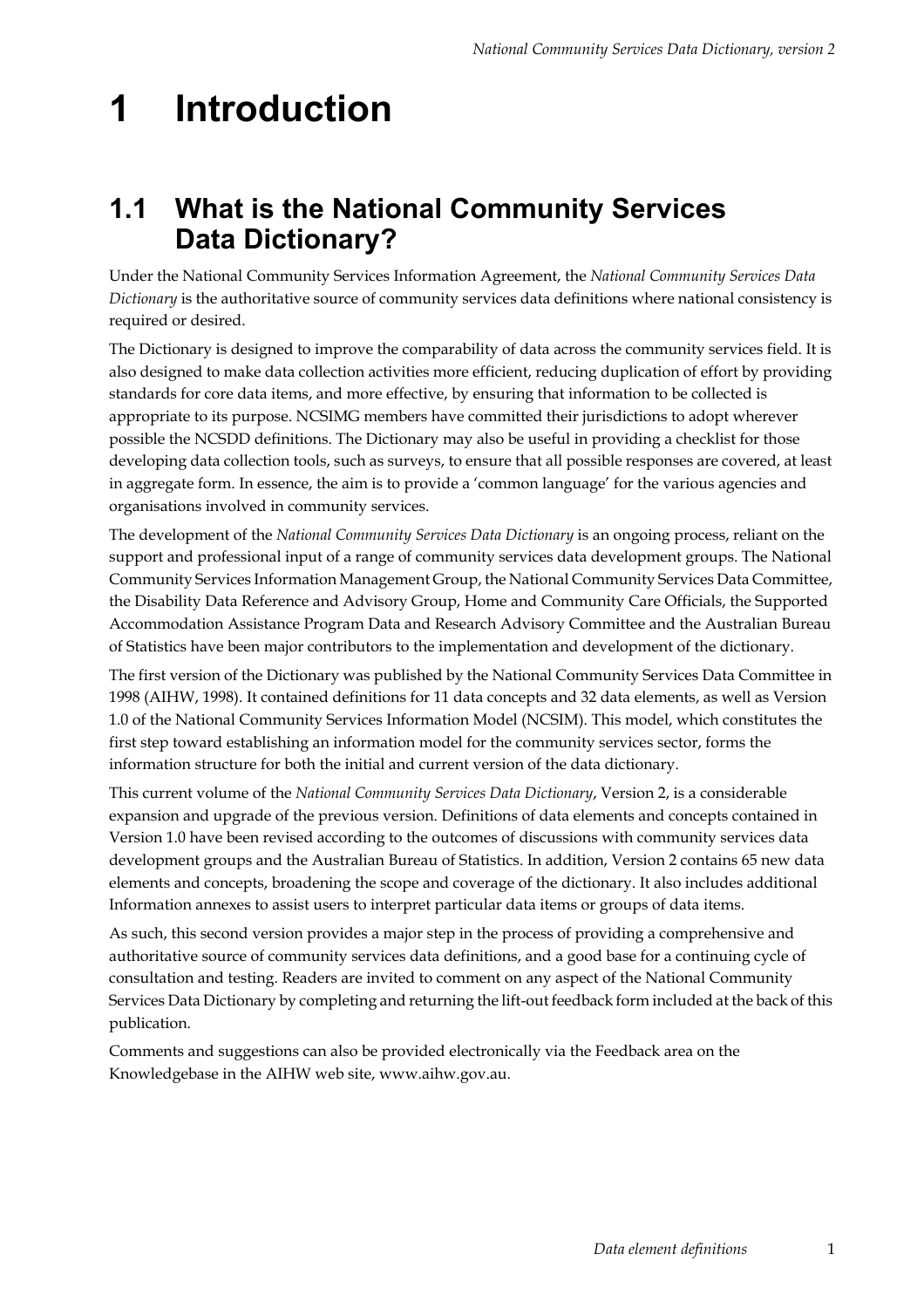### **1.2 Objectives of the National Community Services Data Dictionary**

The development of the National Community Services Data Dictionary and the Information model are two of the principal objectives and strategies of the *National Community Services Data Committee.* As outlined in the NCSDC Action Plan for 1999–2000 the objective of the dictionary is to:

*Communicate a coherent set of data standards that improve the availability and maintenance of high-quality data about the needs of the community, the services provided, and the outcome of these services, including any unmet demand. Give priority to the development of quality performance information that can be reliably compared across jurisdictions and between services through adoption of common terminology, definitions, classifications and code sets.'* (NCSDC, 1999).

The data dictionary aims to:

#### **Set information about Australia's community services sector within a logical framework, which is provided by the National Community Services Information Model:**

- provides a structure for further development of community services information;
- more clearly illustrates the relative relationships of detailed community services information, as well as gaps, overlaps and duplications, than does a stand-alone list of elements;
- facilitates understanding of relationships between individual entities and their attributes; and
- aids in implementing compatibility with the existing Knowledgebase and the *National Health Data Dictionary*.

#### **Describe in internationally standardised form:**

- data elements commonly applicable in the community services sector for which a reasonable degree of consistency of measurement exists;
- data elements important across the community services sector currently lacking standardisation by cooperatively attempting to describe the common features; and
- 'good practice' items (such as certain Australian Bureau of Statistics {ABS} standards) which have potential for good use locally in data collection.

#### **Promote consideration of opportunities for further development and rationalisation of activities:**

- by describing not just the common, but the less common items as well, in order to stimulate thoughts on improvements to existing collections; and
- stimulate thoughts on priorities for future development and utilisation.

These initial objectives and aims should provide a systematic basis for ongoing information development activity in the community service sector plus a clear focus on the need for enhanced comparability, quality and utility of data through the application of consistent, reliable data standards.

The National Community Services Data Committee intends to make pro-active use of the Dictionary in identifying frontiers for future information development initiatives.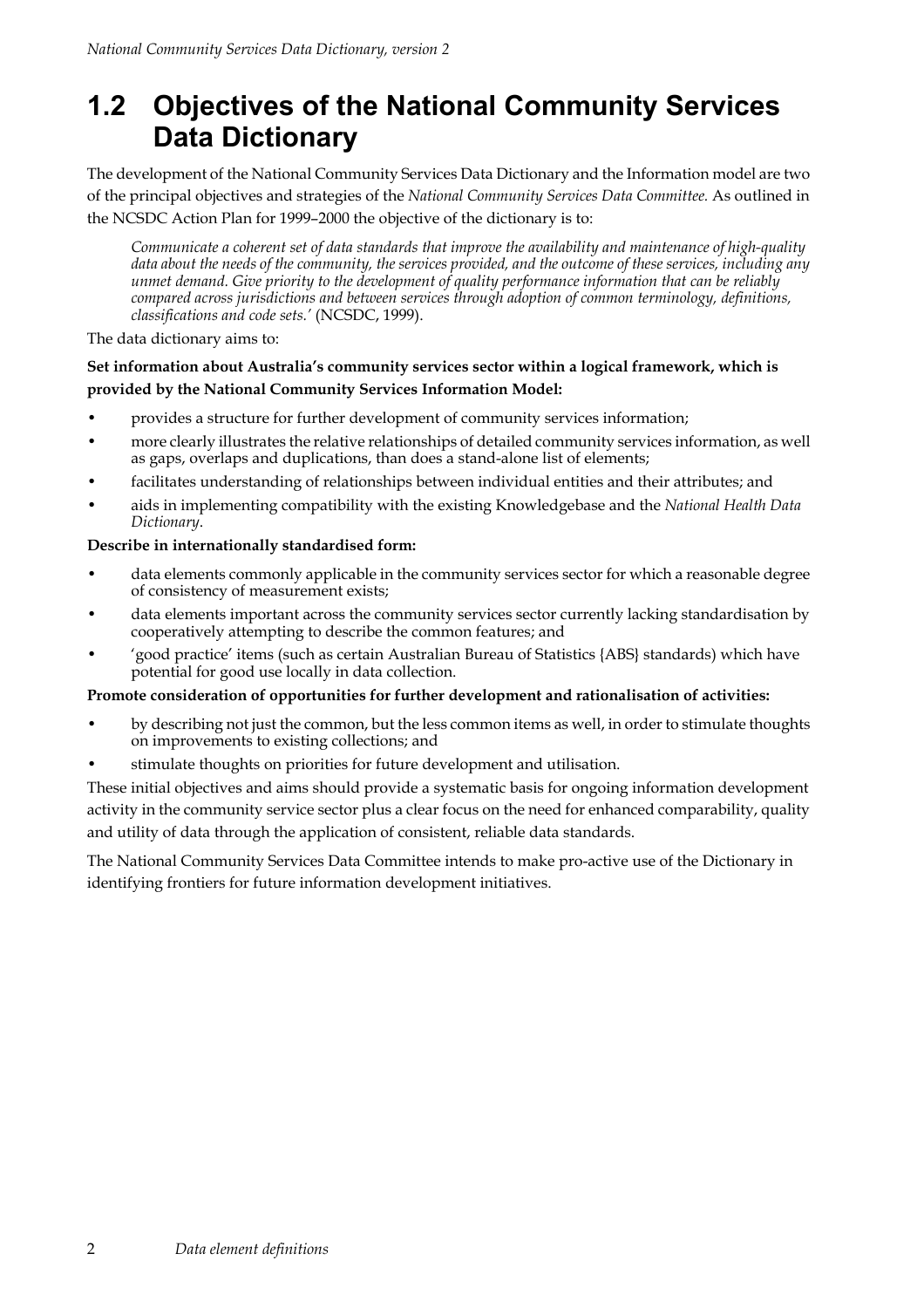# **2 Version 2 of the Dictionary**

### **2.1 Data elements and concepts in Version 2 of the Dictionary**

Version 2 of the dictionary contains revised definitions of elements and concepts contained in Version 1.0 plus a considerable number of new data elements and data concepts. To help ensure that the Dictionary continues to be an authoritative source of nationally agreed data definitions, the decision was made to focus on already developed and tested material as a source of new data items and concepts for inclusion in this Version. Three main collections were identified for this purpose – the Commonwealth and State Disability Agreement Minimum Data Set (CSDA), the Home and Community Care Minimum Data Set (HACC) and the Supported Accommodation and Assistance Program Data Collections (SAAP). Most of the data elements and concepts selected from these three collections required some modification prior to inclusion in the data dictionary. This largely involved changing the relevant information to ensure that the data element is applicable across community services programs, rather than being specific to one program. A list of data elements from these three collections and details regarding their inclusion (or exclusion) from this version of the data dictionary are included in Appendix 1.

It should be noted that while the focus was on the three collections, other data collections and sources were also reviewed for possible data items to be included in Version 2 of the dictionary (for example, the NSW Human Services Data Dictionary which is currently under development).

The development of the dictionary is necessarily an ongoing process, with each version expanding the scope and coverage. As the dictionary becomes more widely used there will be an increased demand for more data items to be included from other community services collections. In addition, each version will result in a review of existing content, based on practical experience of its use, and in relation to changes in the community services sector.

The data concepts and data elements included in the data dictionary have been agreed to by the National Community Services Data Committee (see Appendix 2 for a description of the function of the committee) and endorsed by the National Community Services Information Management Group (NCSIMG). All definitions in this dictionary are also available on the Knowledgebase: Australia's Health and Community Services Data Registry (the Knowledgebase). See Appendix 3 for a description of the Knowledgebase.

### **2.2 How to use the information on data elements and concepts**

### Format of the data elements and concepts

The data elements and concepts (or variables or items) contained in the dictionary are described and defined using a standard format or template endorsed by the National Community Services Information Management Group. This standard format is based on ISO/IEC 11179 *Specification and Standardization of Data Elements—*the International Standard for defining data elements issued by the International Organization for Standardization and the International Electrotechnical Commission. For consistency and ease of use, this standard is the same as has been used for the National Health Data Dictionary.

The standard rules applied to each data element definition are designed to ensure that each is clear, concise, unambiguous, comprehensive and provides sufficient information to ensure that all those who collect, provide, analyse and use the data, clearly understand its meaning. These rules describe the data. In technical terms these rules are called metadata – or data about data.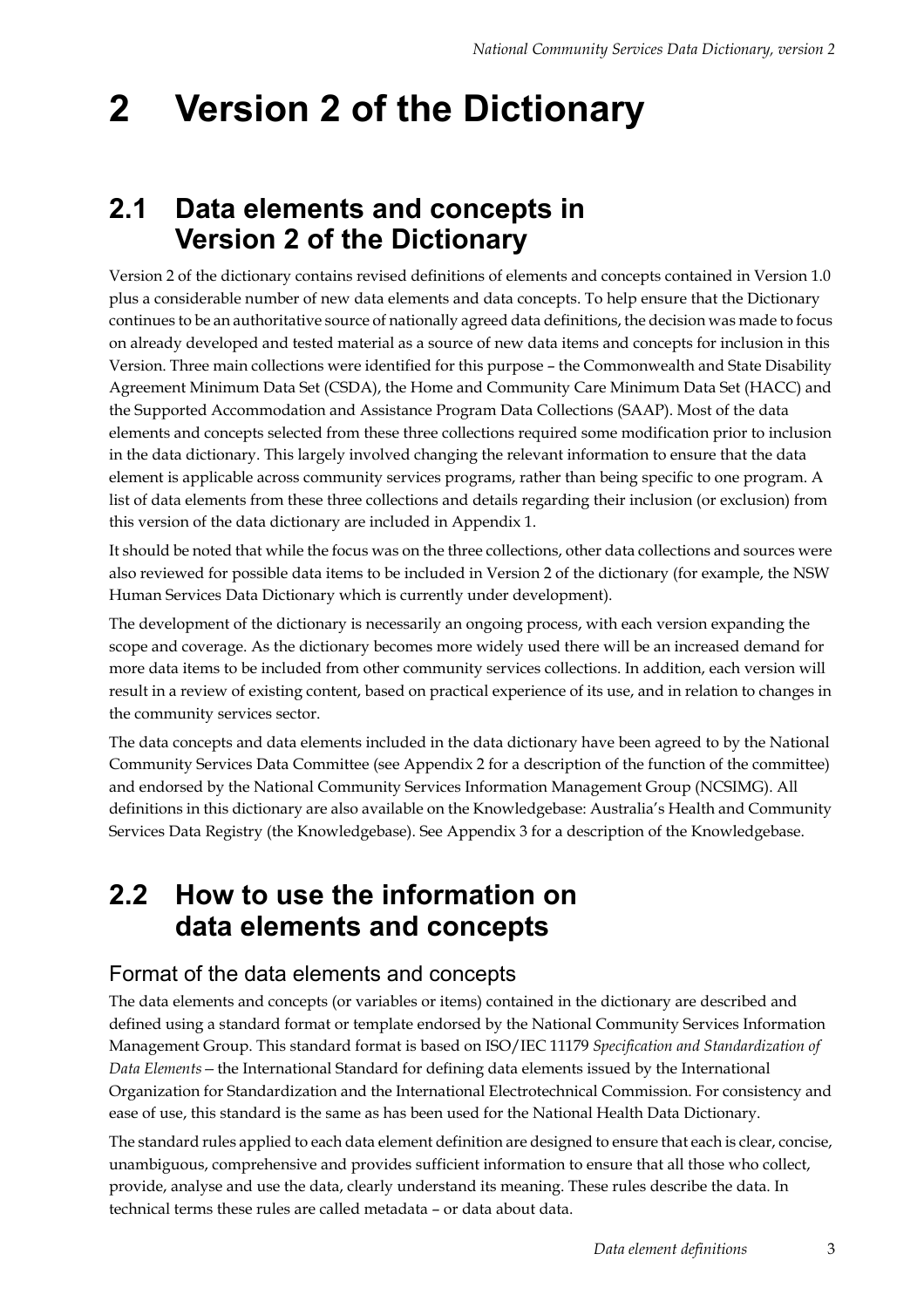An illustration of how the format is used to define a particular data item in this dictionary is shown in Box 1. A detailed description of each component of the format is given in Appendix 4.

#### **Box 1: The National Community Services Data Dictionary format or template**

The data dictionary template is a format for presenting data definitions in a standard, concise and useful manner. It requires a particular process to be followed when defining a discrete piece of information. The process is basically about answering certain key questions about the information:

| What is it that you want to know about?                  | <b>DEFINITION</b>                                      |
|----------------------------------------------------------|--------------------------------------------------------|
| Who wants to know it and why?                            | <b>CONTEXT</b>                                         |
| Is it the most recent information?                       | <b>ADMIN. STATUS</b><br><b>DATA ELEMENT VERSION NO</b> |
| What is the range of possible answers?                   | <b>DATA DOMAIN</b>                                     |
| How are the answers coded?                               | <b>DATA TYPE</b>                                       |
| Which one of the possible answers should I choose?       | <b>GUIDE FOR USE</b>                                   |
| How and when should this information be obtained?        | <b>COLLECTION METHODS</b>                              |
| What other information is connected to this information? | <b>RELATED DATA</b>                                    |
| Where did this definition come from?                     | <b>SOURCE DOCUMENT</b><br><b>SOURCE ORGANISATION</b>   |
| What else do I need to know to understand this           | <b>COMMENTS</b>                                        |

definition?

**DATA ELEMENT VERSION NO.**

Note: A detailed description of each component of the format is given in Appendix 4.

### **2.3 Using the data domain**

The development of definitions and data domains that are to be useful at the national level can be a considerable challenge. There is often a conflict between being general enough to be applicable to all community services areas while at the same time specific enough to meet the needs of individual data collections. For many data elements, individual collections require more specific information than is appropriate for inclusion in a national data dictionary (as this level of detail is not required by other data collections or may not be appropriate to other collections).

For example, in the children's services area, the categorisation of family type into the 5 categories in the data dictionary may be insufficient. It may be important to know if the children are dependent or independent, or how old they are (requiring further categorisation than in the data dictionary).

For most data elements and concepts the NCSDD provides generic definitions and data domains, that is – applicable across all areas of community services. As a result, the level of detail contained may not be specific enough for individual data collections, and the data domain at too broad a level. In these cases data collectors are encouraged to develop their own more specific sub-categories (and sub-sub categories if required) within the broader categories provided in the dictionary. This means that data collected can still be mapped to the data domains set out in the data dictionary and will still be comparable with other collections. How this would be achieved for the above example, and for a second example from HACC, is shown in Box 2.

The examples in Box 2 are very simple ones. Basically, individual collections can develop their own codes and categories to suit their purposes, but for the benefit of national consistency these should be able to be 'mapped' or 'aggregated' to the data domains within the NCSDD, preferably in a hierarchical way. For national consistency, the NCSDD categories should be the minimum level collected.

In addition, individual collections can use a combination of data elements from the NCSDD to collect information for their own specific purposes. For example, it may be important to collect information about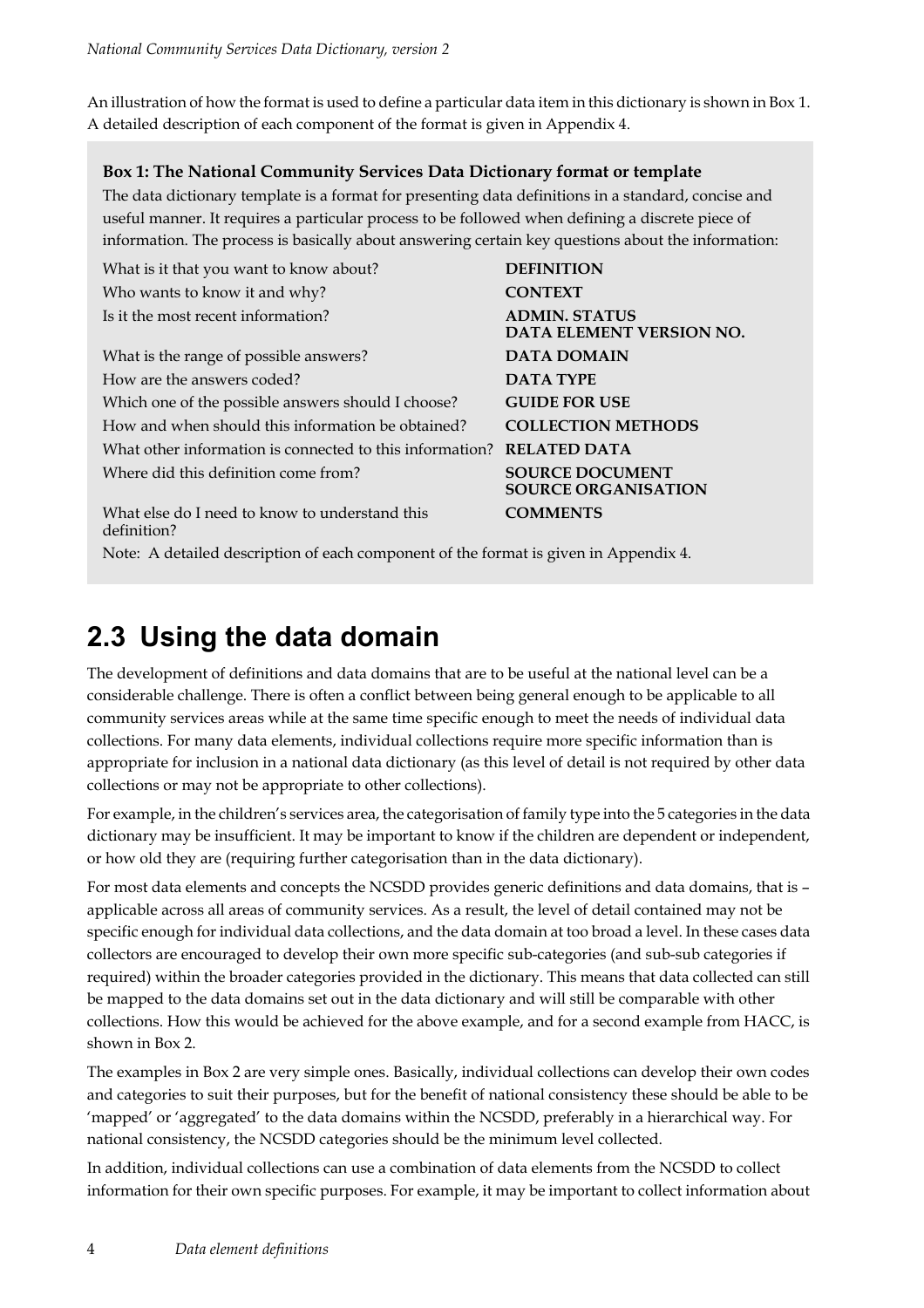a carer's age, sex and indigenous status. While there is no specific data items in the dictionary called Carer's age, Carer's sex or Carer's Indigenous status there are definitions for 'Informal carer' and definitions and data domains for 'Age', 'Sex' and 'Indigenous status' that can be combined to provide appropriate data items for collection purposes. Age, Sex and Indigenous status may also be combined with other data items, such as Client. Similarly, Informal carer may be combined with other data elements such as Marital status, First language spoken, Geographic identifier etc. Box 3 provides a further example of combining data elements to provide more specific information.

### **Box 2: Data domains – mapping from individual collections to the data dictionary**

#### **Example 1**

The NCSDD element 'Family type' has 5 levels. However in children's services it may be important to collect more detailed information on the types of children – dependent or independent (that is a nested hierarchical classification). Thus a classification that could be used by Children's services that would still map to the data dictionary would be as shown in the second column below:

#### **NCSDD categories Example collection (Children's services data domain)**

- 1. Couple family with children 1. Couple family dependent children
- 2. Couple family without children 3. Couple family without children
- 3. One parent family 4. One parent family dependent children
- 
- 9. Not stated/inadequately described 9. Not stated/inadequately described
- 5. One parent family independent children
- 4. Other family 6. Other family
	-

2. Couple family – independent children

#### **Example 2**

A second example illustrates the mapping on a data item (Relationship of carer to care recipient) used in the HACC data collection to the NCSDD.

#### **NCSDD categories HACC data domain**

| 1. Spouse/partner                    | 1. Wife/female partner<br>2. Husband/male partner            |
|--------------------------------------|--------------------------------------------------------------|
| 2. Parent                            | 3. Mother<br>4. Father                                       |
| 3. Child                             | 5. Daughter<br>6. Son                                        |
| 4. Child-in-law                      | 7. Daughter-in-law<br>8. Son-in-law                          |
| 5. Other relative                    | 9. Other relative – female<br>10. Other relative – male      |
| 6. Friend/neighbour                  | 11. Friend/neighbour – female<br>12. Friend/neighbour - male |
| 9. Not stated/inadequately described | 99. Not stated/inadequately described                        |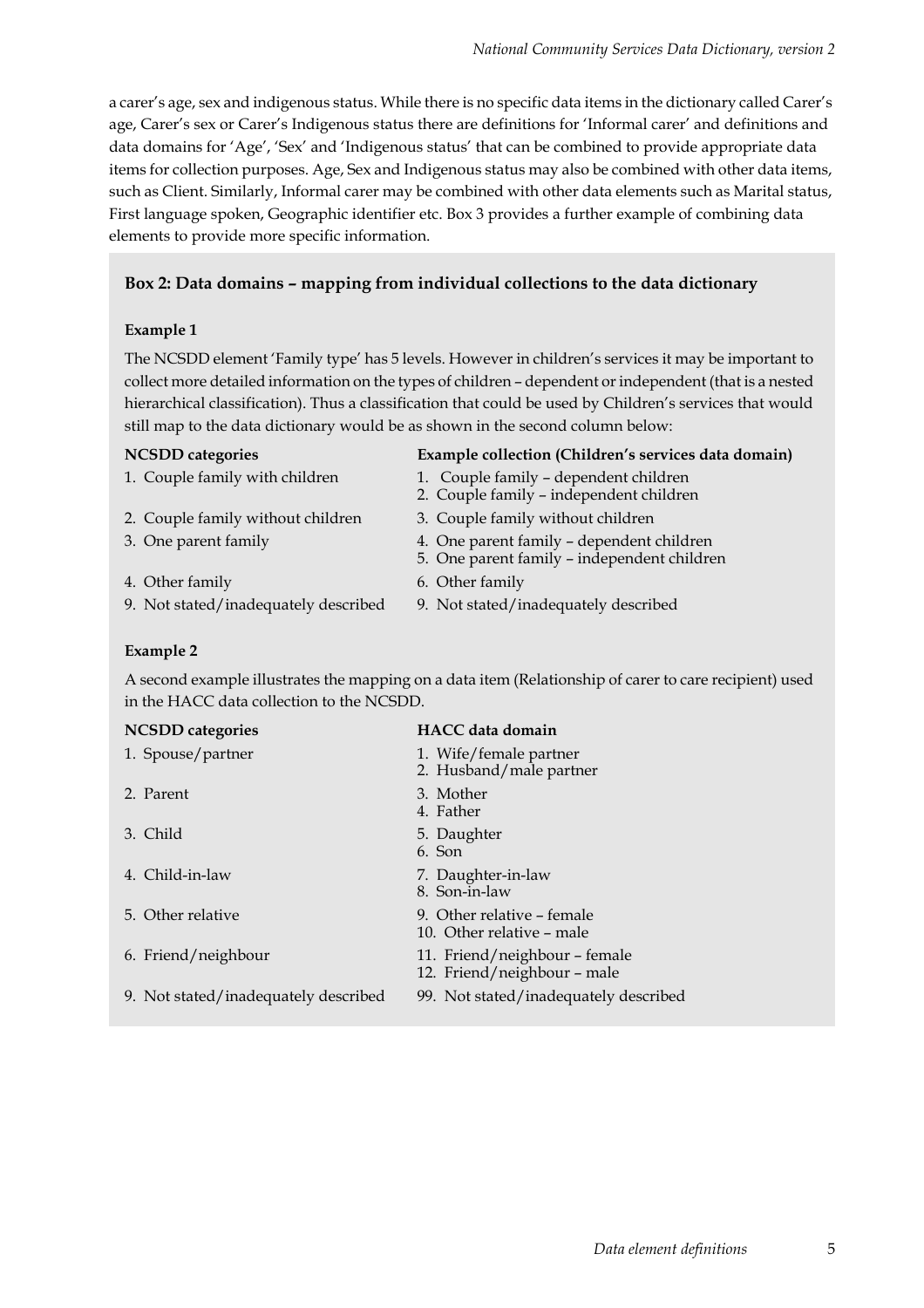#### **Box 3 Example of combining data elements from the NCSDD**

A data element from the NCSDD may be combined with one or more other data elements to obtain information that will suit the individual needs of data collectors. The following illustrates how this could be done for Labour force status and Employment status (full-time/part-time).

| <b>NCSDD</b> categories                 | <b>Example collection</b>           |
|-----------------------------------------|-------------------------------------|
| Labour Force Status                     | Labour force and employment status  |
| 1 Employed                              | 1 Employed                          |
| 2 Unemployed                            | 11 Working full time                |
| 3 Not in the Labour Force               | 12 Working part time                |
|                                         | 2 Unemployed                        |
| Employment status (full-time/part-time) | 21 Looking for full-time work       |
| 1 Full-time                             | 22 Looking for part-time work       |
| 2 Part-time                             | 3 Not in labour force               |
| 9 Not stated/inadequately described     | 9 Not stated/inadequately described |

### **2.4 Additional information on how to use the data dictionary**

Each data definition contains the minimum procedural information necessary to achieve national consistency and comparability. However, the Dictionary does not necessarily contain all the details required for the reporting and administration of a national data collection over time. For example, those responsible for the ongoing management of a national data collection may also need to issue additional guidelines or instructions on data validation processes, file structures, data collection methodologies etc, to ensure that information collected meets the required standards of their collection. Additional information may also be required on use and collection methods for specific collections.

### **2.5 Information annexes**

To assist users obtain maximum benefit from the information contained in the dictionary, a series of 'Information annexes', consisting mainly of explanatory notes on particular data elements or groups of elements, has been included in this version. These annexes should aid in the further understanding of both the information presented and the relationships between data elements and information needs. They are located in Chapter 4 and referred to in the text of the relevant data element or data concept.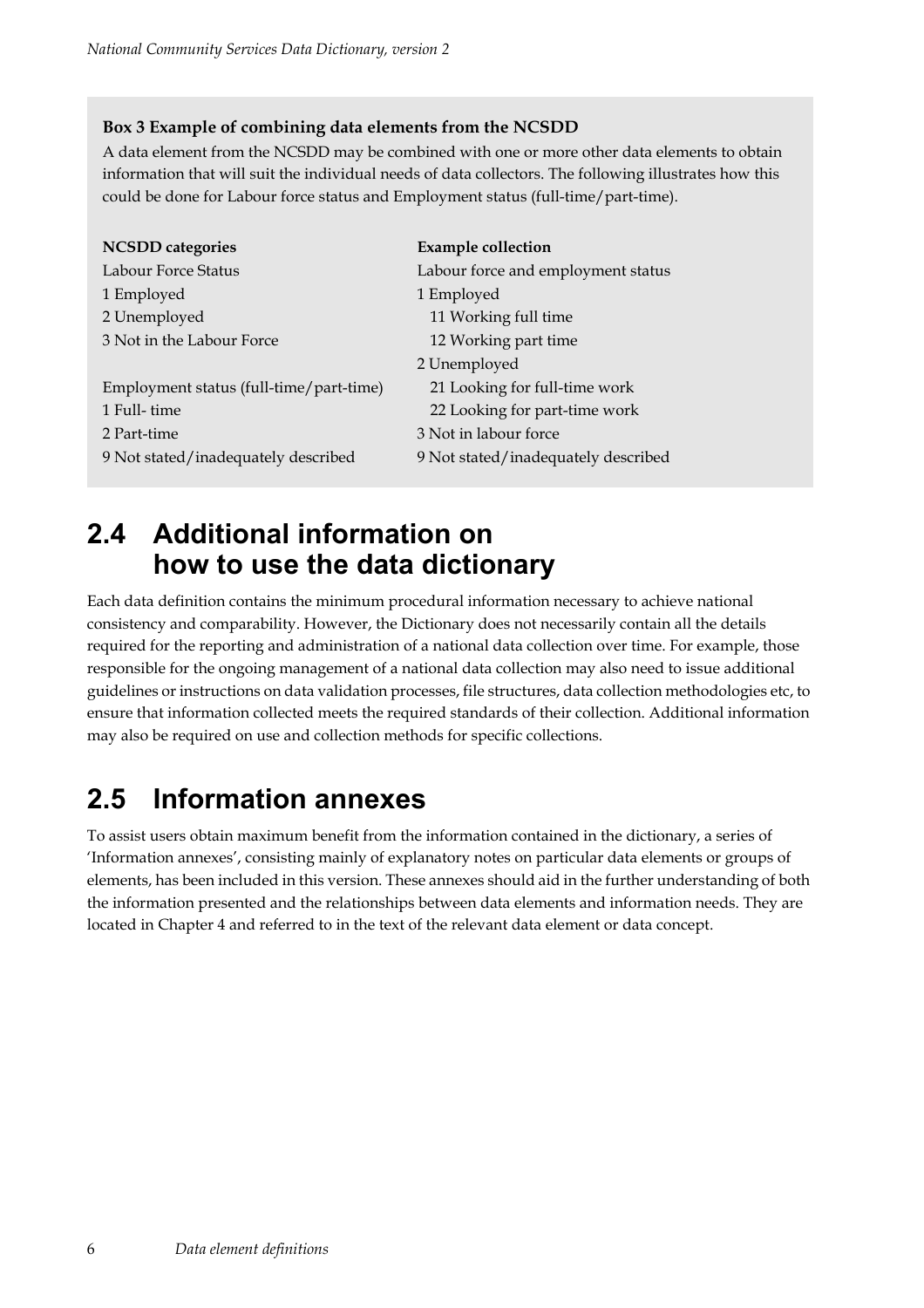## **3 Data concepts and data elements**

### **3.1 Introduction**

This Chapter contains definitions of individual data elements and data concepts that were considered by the National Community Services Data Committee in 2000 and subsequently endorsed by the Management Group. These definitions are presented in a standard agreed format (as described in Chapter 2 and detailed in Appendix 4) that is also used in presentation of definitions in the *National Health Data Dictionary*. The scope of the dictionary is also discussed in Chapter 1. The definitions of data elements and concepts included do not by any means provide exhaustive coverage of all relevant definitions in the community services sector, but it is hoped that subsequent versions of the Dictionary will progressively include a more extensive range of agreed upon, widely-applicable, data elements and concepts.

## **3.2 Organisation of this chapter**

To increase ease of use of the dictionary, data items and concepts in Version 2 are presented in order of the National Community Services Information Model, Version 1. A list of data elements and concepts in alphabetical order is provided at the beginning of this report.

A list of data elements and concepts, grouped according to the model entity and sub-entity to which they are an attribute, is also provided, along with a diagram of the entire model. A detailed explanation of the model and model entities is located in Appendix 5.